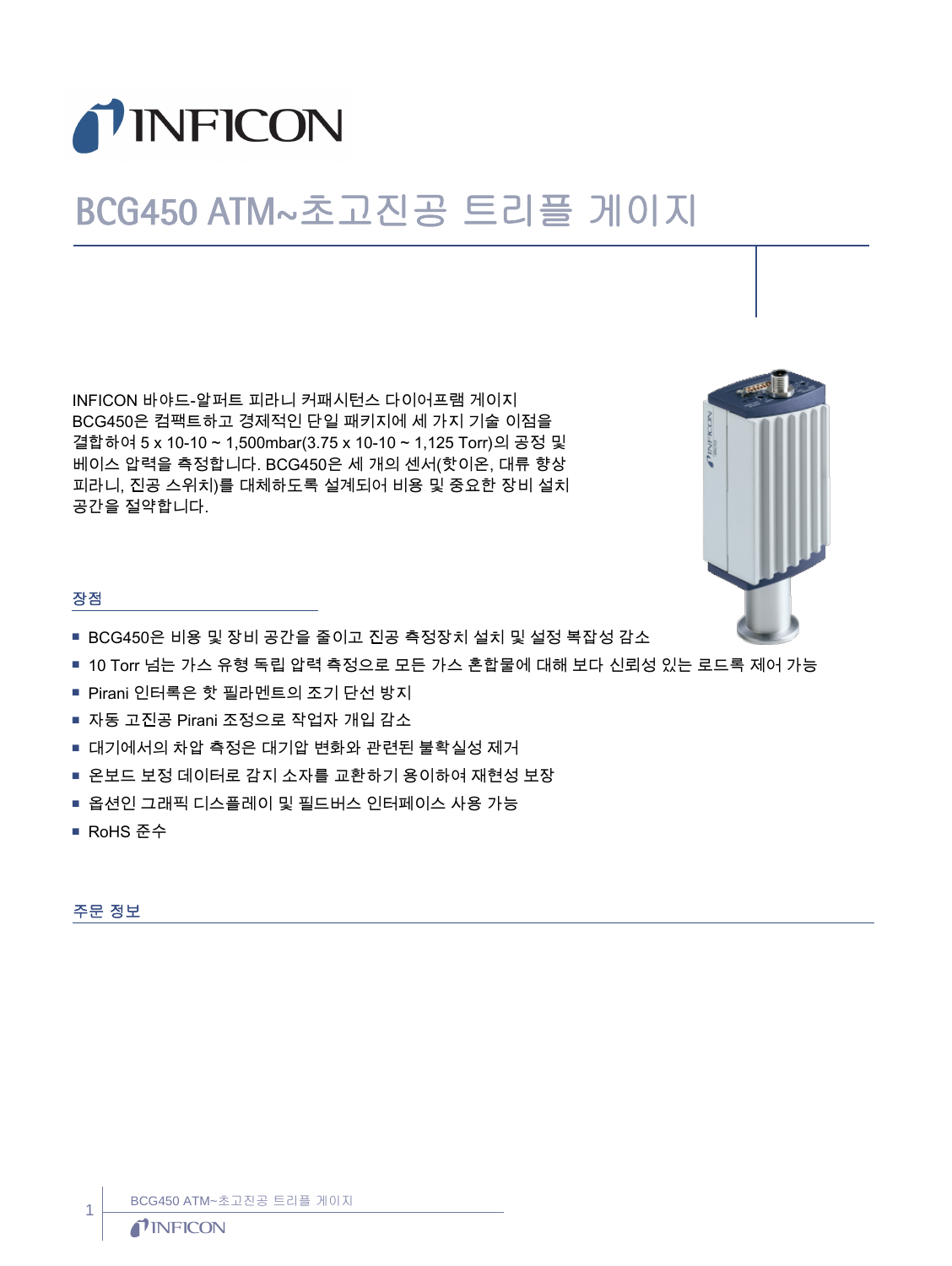| 유형                                  | <b>BCG450</b> |
|-------------------------------------|---------------|
| BCG450 TripleGauge; DN 25 ISO-KF    | 353-552       |
| BCG450 TripleGauge; DN 40 CF-R      | 353-551       |
| BCG450 트리플 게이지, DN 25 ISO-KF        | 353-550       |
| BCG450 TripleGauge; W, DN 40 CF-R   | 353-606       |
| BCG450-PN Profinet, DN 25 ISO-KF    | 353-517       |
| BCG450-PN Profinet, DN 40 CF-R      | 353-518       |
| BCG450-SD 트리플 게이지, DN 25 ISO-KF     | 353-557       |
| BCG450-SD 트리플 게이지, DN 40 CF-R       | 353-558       |
| BCG450-SE ECAT, DN 25 ISO-KF        | 353-592       |
| BCG450-SE ECAT, DN 40 CF-R          | 353-593       |
| BCG450-SE ECAT, DN 25 ISO-KF        | 353-598       |
| BCG450-SE ECAT, DN 40 CF-R          | 353-599       |
| BCG450-SP TripleGauge; DN 25 ISO-KF | 353-554       |
| BCG450-SP TripleGauge; DN 40 CF-R   | 353-556       |
| 센서 헤드 BCG450, DN 40 CF-R            | 354-493       |
| 센서 헤드 BCG450, DN25 KF               | 354-492       |
|                                     |               |

# 사양

| 유형                                          |                | <b>BCG450</b>                    |
|---------------------------------------------|----------------|----------------------------------|
| 측정 범위                                       | mbar           | $5 \times 10^{-10}$ 1500         |
| 측정 범위                                       | Torr           | $3.75 \times 10^{-10}$ 1125      |
| 정확도                                         |                |                                  |
| $10^{-8}$ 50mbar                            | % of reading   | ±15                              |
| 50  950mbar                                 | % of reading   | ±5                               |
| 950  1,050mbar                              | % of reading   | ±2.5                             |
| 반복성                                         |                |                                  |
| $10^{-8}$ $10^{-2}$ mbar                    | % of reading   | 5                                |
| 핫이온 이미션 온                                   | mbar           | $2 \times 10^{-2}$ (high)        |
| (RS232 / 필드버스를 통해 high / mbar<br>low 선택 가능) |                | $8 \times 10^{-3}$ (low)         |
| 디가스 (1)                                     |                |                                  |
| $p < 7.2 \times 10^{-6}$                    | mbar           | electron bombardment, max. 3 min |
| 최대 압력                                       | bar (absolute) | 5                                |
| 온도                                          |                |                                  |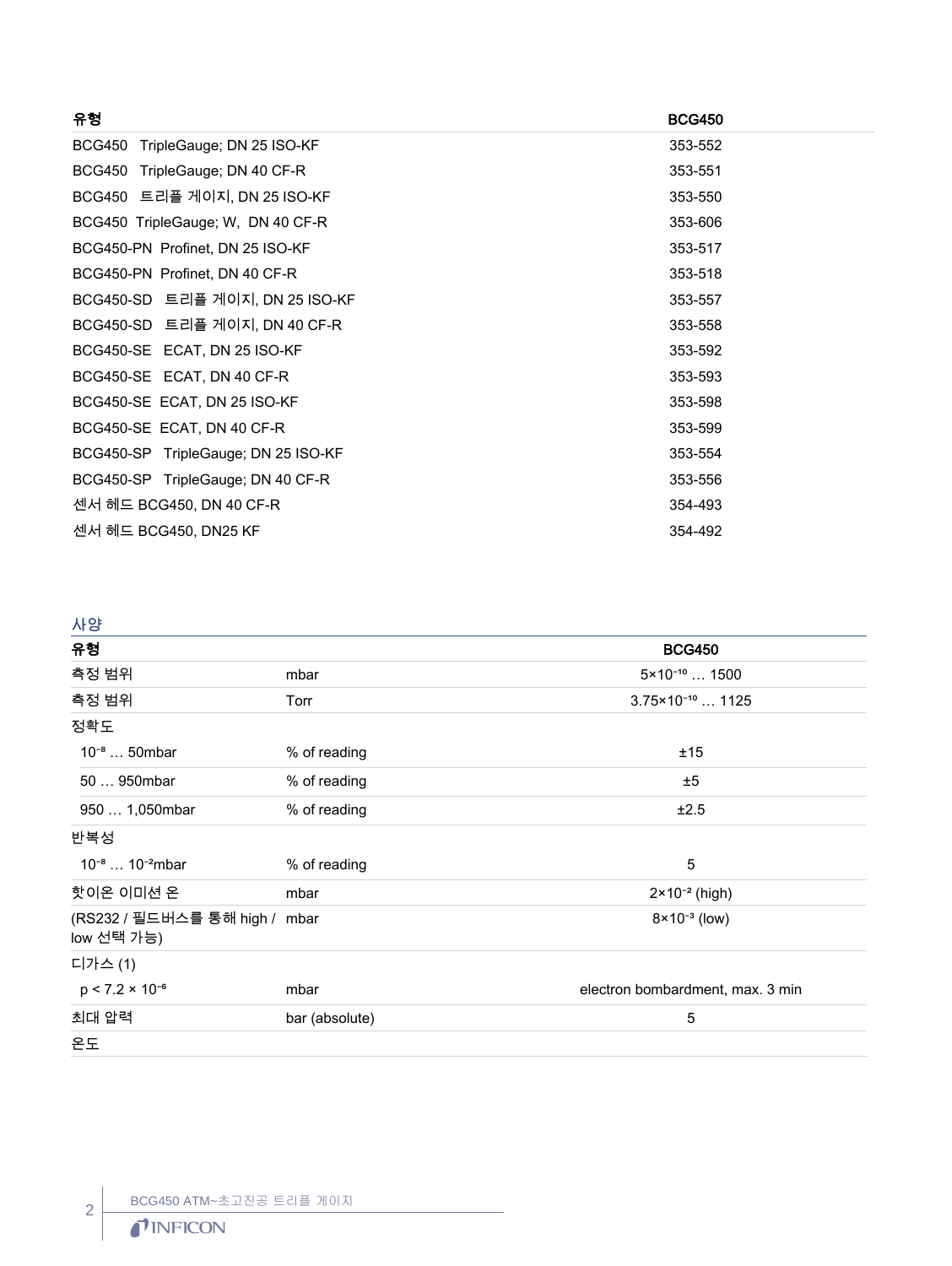| 사양             |                           |                                                                                                                                                                                               |
|----------------|---------------------------|-----------------------------------------------------------------------------------------------------------------------------------------------------------------------------------------------|
| 유형             |                           | <b>BCG450</b>                                                                                                                                                                                 |
| 작동(주변)         | $^{\circ}C$               | $0+50$                                                                                                                                                                                        |
| 보관             | $^{\circ}C$               | $-20+70$                                                                                                                                                                                      |
| 플랜지에서 베이크 아웃   | $^{\circ}C$               | 80                                                                                                                                                                                            |
| 베이크 아웃 전자장치 제거 | $^{\circ}C$               | 150                                                                                                                                                                                           |
| 공급 전압          | $V$ (dc)                  | 20  28                                                                                                                                                                                        |
| 공급 전압          | $A$ (dc)                  | 0.8                                                                                                                                                                                           |
| 출력신호 아날로그      |                           |                                                                                                                                                                                               |
| 출력신호           | V                         | 010.3                                                                                                                                                                                         |
| 측정 범위 출력       | V                         | 0.77410.3                                                                                                                                                                                     |
| 에러 신호          | V                         | 0.3 / 0.5                                                                                                                                                                                     |
| 출력신호 아날로그      |                           |                                                                                                                                                                                               |
| 전압/압력 관계       | volts per decade          | 0.75                                                                                                                                                                                          |
| 출력신호 아날로그      |                           |                                                                                                                                                                                               |
| 최소 부하          | $k\Omega$                 | 10                                                                                                                                                                                            |
| 인터페이스(디지털) (2) |                           | <b>RS232C</b>                                                                                                                                                                                 |
| 커넥터            |                           | D-Sub, 15-pin, male                                                                                                                                                                           |
| 케이블 길이, 최대 (3) | $m$ (ft.)                 | 100 (330)                                                                                                                                                                                     |
| 진공에 노출된 재료     |                           | Yt2O <sub>3</sub> , Ir, Mo, Cu, W, NiFe, NiCr, Al2O <sub>3</sub> , SnAg,<br>stainless steel, glass                                                                                            |
| 내부 용적 KF/CF    | $cm3$ (in. <sup>3</sup> ) | 24 (1.46) / 34 (2.1)                                                                                                                                                                          |
| 무게 KF/CF       | g                         | 285 / 550                                                                                                                                                                                     |
| 보호 수준          |                           | <b>IP30</b>                                                                                                                                                                                   |
| 디바이스넷          |                           |                                                                                                                                                                                               |
| 프로토콜           |                           | DeviceNet™, group 2 slave only                                                                                                                                                                |
| <b>MAC ID</b>  |                           | 2 switches (address 00 - 63) or network<br>programmable                                                                                                                                       |
| 네트워크 크기        |                           | up to 64 nodes per segment                                                                                                                                                                    |
| 디지털 기능         |                           | read pressure, select units: Torr, mbar, Pa; degas<br>function, monitor gauge status, safe state allows<br>definition of behavior in case of error, detailed alarm<br>and warning information |
| 아날로그 기능        |                           | 0  10 V analog output pressure indication, two<br>setpoint relays A + B                                                                                                                       |
| 비주얼 통신 표시등     |                           | LED network status (green / red) ; LED module status<br>(green / red)                                                                                                                         |
| 사양             |                           | DeviceNet™ "Vacuum Gauge Device Profile"                                                                                                                                                      |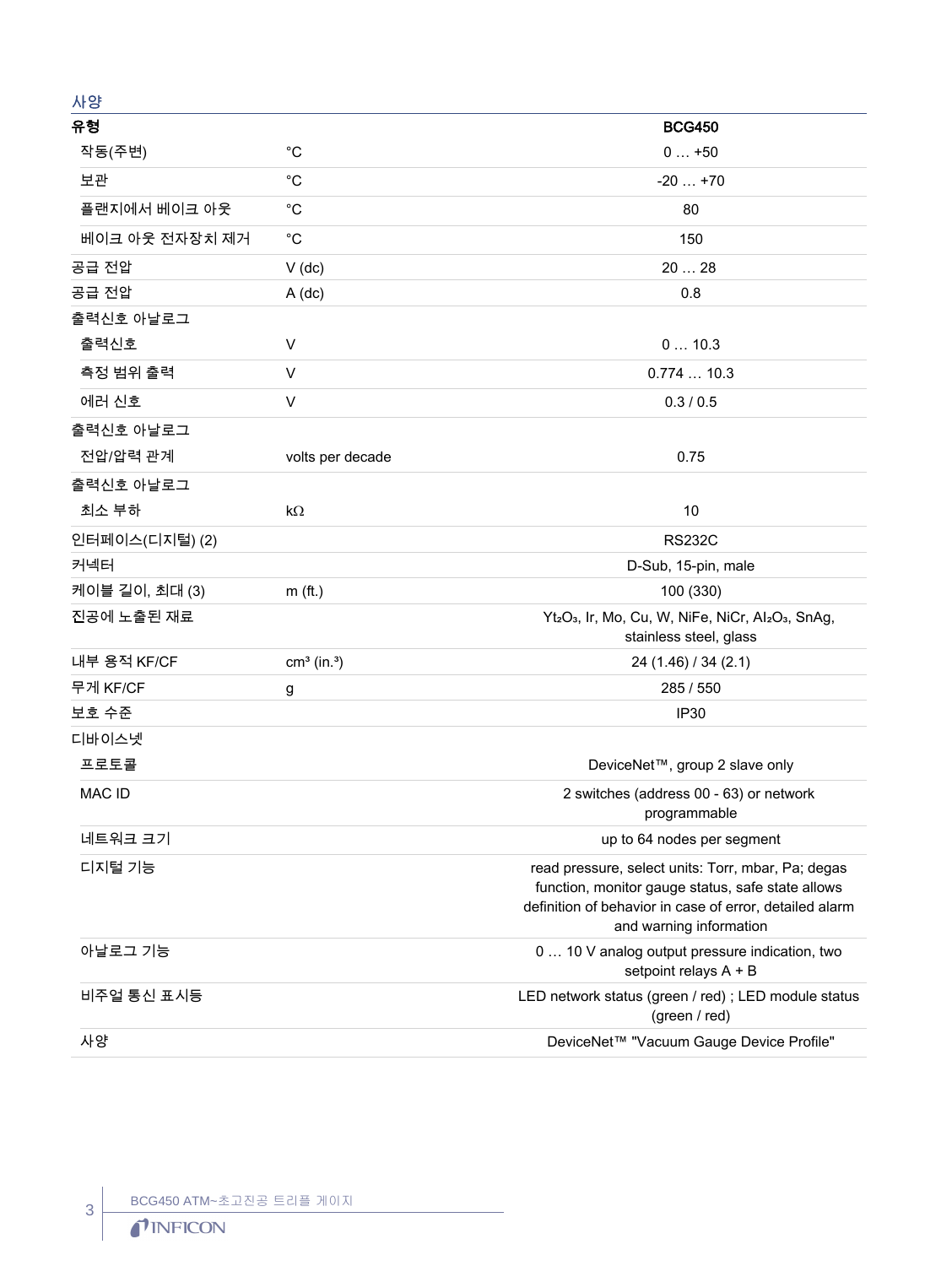## 사양

| 유형                               |           | <b>BCG450</b>                                            |
|----------------------------------|-----------|----------------------------------------------------------|
| 장치 유형                            |           | "CG" for combination gauge                               |
| I/O 슬레이브 메시징                     |           | polling only                                             |
| 셋포인트 릴레이: 셋포인트<br>개수             |           | $\overline{2}$                                           |
| 셋포인트 릴레이: 릴레이 접점                 |           | n.o., potential free                                     |
| 셋포인트 릴레이: 커넥터                    |           | D-Sub, 15-pin, male                                      |
| 디바이스넷 커넥터                        |           | Microstyle, 5-pin                                        |
| BCG 커넥터(아날로그 출력,<br>공급 전압, 셋포인트) |           | D-Sub, 15-pin, male                                      |
| 디바이스넷                            |           |                                                          |
| 데이터 속도 스위치                       | kBaud     | 125, 250, 500 or network programmable                    |
| 디바이스넷                            |           |                                                          |
| 케이블 길이 125kbps                   | $m$ (ft.) | 500 (1650)                                               |
| 케이블 길이 250kbps                   | $m$ (ft.) | 250 (825)                                                |
| 케이블 길이 500kbps                   | $m$ (ft.) | 100 (330)                                                |
| 디바이스넷                            |           |                                                          |
| 셋포인트 릴레이: 범위                     | mbar      | $1 \times 10^{-9}$ 1400                                  |
| 디바이스넷                            |           |                                                          |
| 셋포인트 릴레이: 히스테리시스 % of reading    |           | 10                                                       |
| 디바이스넷                            |           |                                                          |
| 셋포인트 릴레이: 접점 정격                  | $V$ (dc)  | 60                                                       |
| 디바이스넷 공급 전압                      | $V$ (dc)  | 1125                                                     |
| 게이지 공급 전압                        | $V$ (dc)  | 2028                                                     |
| 디바이스넷                            |           |                                                          |
| 셋포인트 릴레이: 접점 정격                  | $A$ (dc)  | 0.5                                                      |
| 디바이스넷 공급 전압                      | A (dc)    | 0.5                                                      |
| 게이지 공급 전압                        | $A$ (dc)  | 0.8                                                      |
| Profibus DP                      |           |                                                          |
| 전송 속도                            | kBaud     | 9.6 / 19.2 / 93.75 / 187.5 / 500                         |
| Profibus DP                      |           |                                                          |
| 전송 속도                            | Mbaud     | 1.5/12                                                   |
| Profibus DP                      |           |                                                          |
| 주소                               |           | 2 switches (address 00 - 127) or network<br>programmable |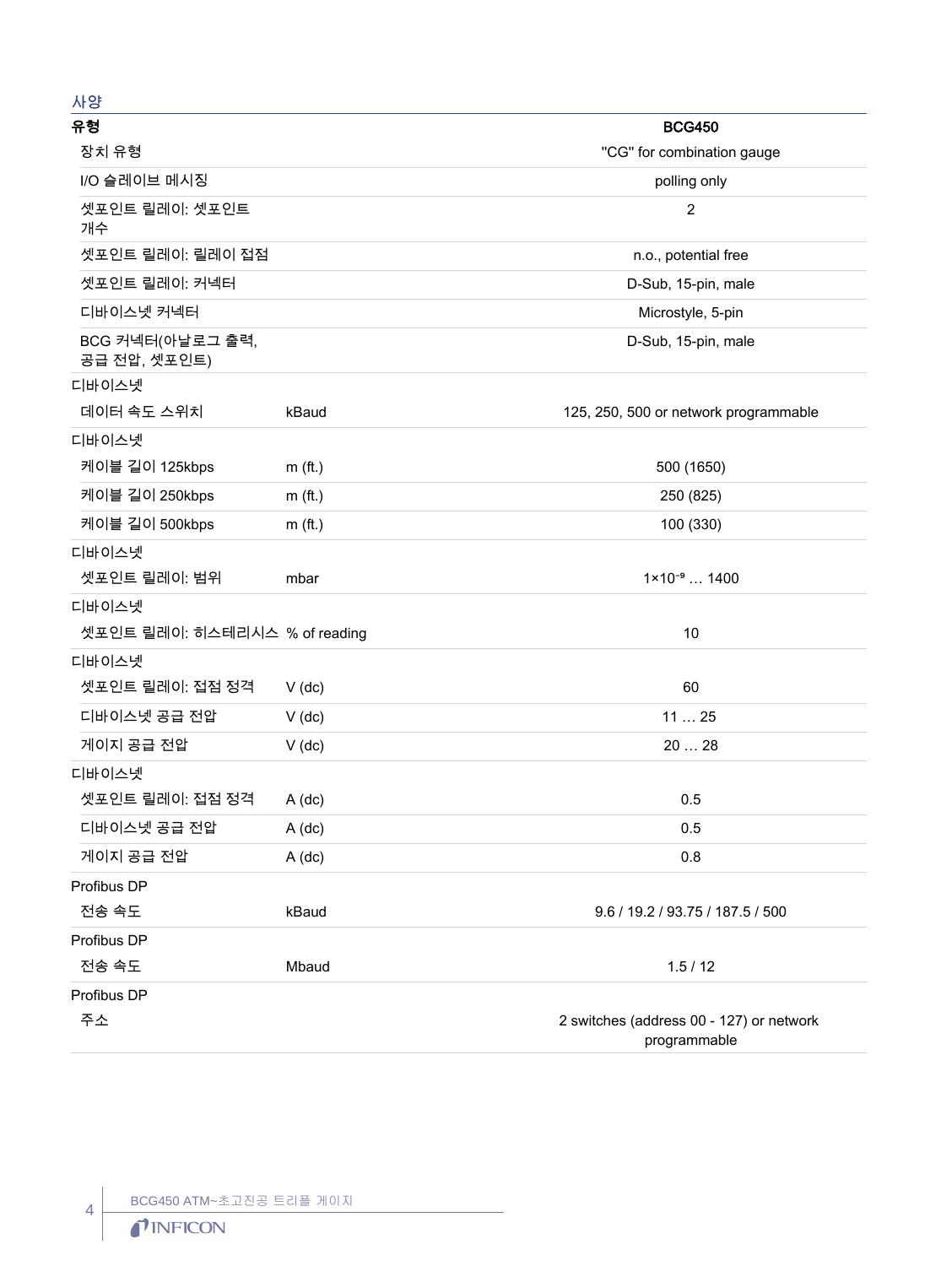| ᄭᇹ                                           |                                                                                                                                                                                                                  |
|----------------------------------------------|------------------------------------------------------------------------------------------------------------------------------------------------------------------------------------------------------------------|
| 유형                                           | <b>BCG450</b>                                                                                                                                                                                                    |
| 디지털 기능                                       | read pressure, select units: Torr, mbar, Pa; degas<br>function, monitor gauge status, safe state allows<br>definition of behavior in case of error, detailed alarm<br>and warning information                    |
| 아날로그 기능                                      | 0  10 V analog output pressure indication, two<br>setpoint relays A + B                                                                                                                                          |
| 셋포인트 릴레이: 셋포인트<br>개수                         | $\overline{2}$                                                                                                                                                                                                   |
| 셋포인트 릴레이: 릴레이 접점                             | n.o., potential free                                                                                                                                                                                             |
| Profibus DP 커넥터                              | D-Sub, 9-pin, female                                                                                                                                                                                             |
| BCG 커넥터(아날로그 출력,<br>공급 전압, 셋포인트)             | D-Sub, 15-pin, male                                                                                                                                                                                              |
| Profibus DP<br>셋포인트 릴레이: 범위<br>mbar          | $1 \times 10^{-9}$ 1400                                                                                                                                                                                          |
| Profibus DP<br>셋포인트 릴레이: 히스테리시스 % of reading | 10                                                                                                                                                                                                               |
| Profibus DP<br>셋포인트 릴레이: 접점 정격<br>$V$ (dc)   | 60                                                                                                                                                                                                               |
| Profibus DP<br>셋포인트 릴레이: 접점 정격<br>$A$ (dc)   | 0.5                                                                                                                                                                                                              |
| EtherCAT<br>프로토콜 EtherCAT                    | protocol specialized for EtherCAT                                                                                                                                                                                |
| 통신 표준                                        | ETG.5003.1 S (R) V1.1.0: Part 1 Common Device<br>Profile (CDP)ETG.5003.2080 S (R) V1.3.0: Part<br>2080: Specific Device Profile (SDP) Vacuum<br>Pressure Gauge                                                   |
| 노드 주소                                        | <b>Explicit Device Identification</b>                                                                                                                                                                            |
| 실제 층                                         | 100BASE-Tx (IEEE 802.3)                                                                                                                                                                                          |
| 디지털 기능 EtherCAT                              | read pressure, select units: Torr, mbar, Pa emission<br>control, degas function monitor gauge status, filament<br>status safe state allows definition of behavior in case<br>of error detailed alarm and warning |
| 프로세스 데이터                                     | Fixed PDO mapping and configurable PDO mapping                                                                                                                                                                   |
| 우편함(CoE)                                     | SDO requests, responses and information                                                                                                                                                                          |
| EtherCAT 커넥터                                 | RJ45, 8-pin (socket), IN and OUT                                                                                                                                                                                 |
| 케이블                                          | shielded Ethernet CAT5e or higher                                                                                                                                                                                |
| EtherCAT                                     |                                                                                                                                                                                                                  |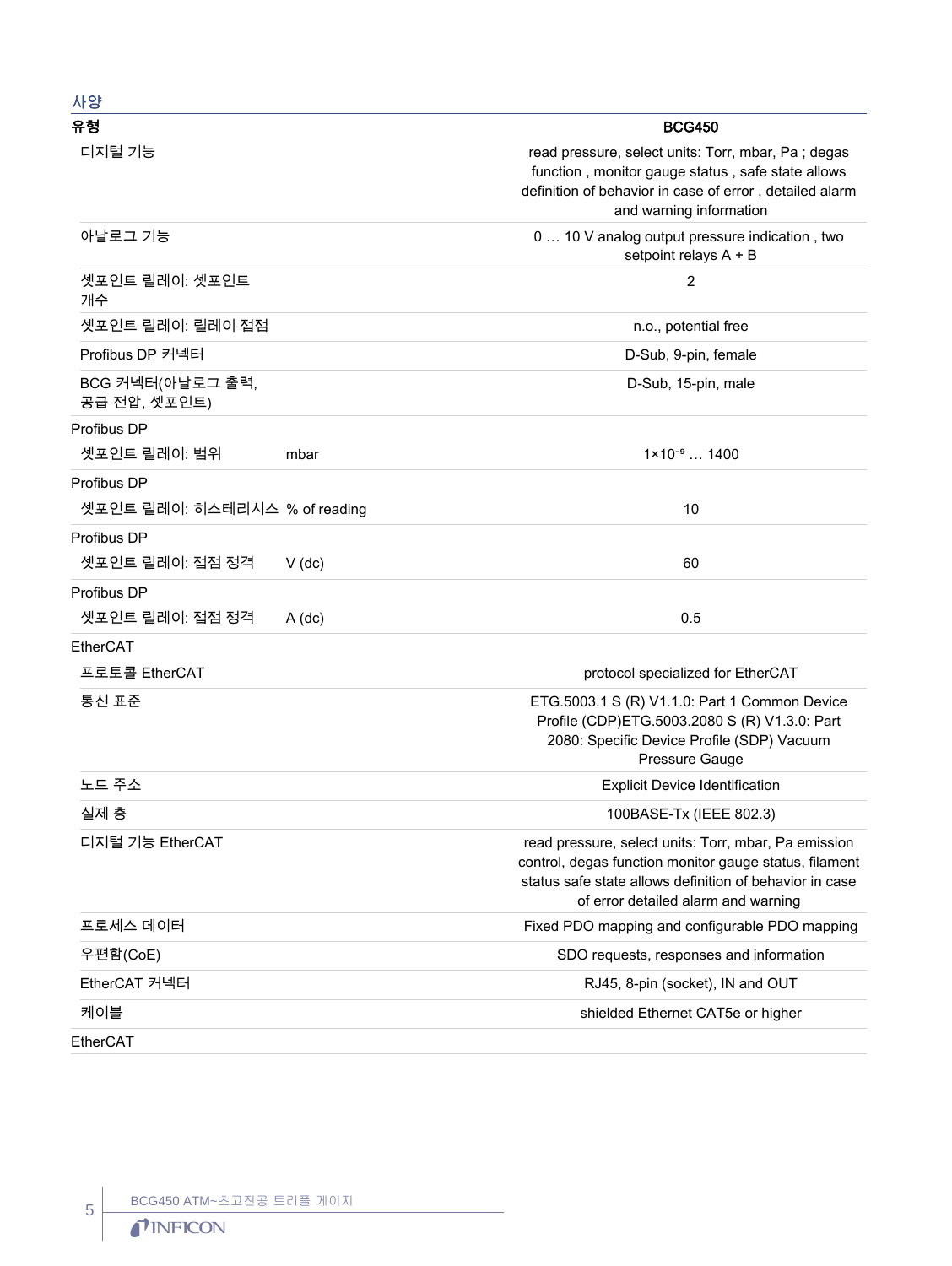| 사양                                |           |                                                                                                                            |
|-----------------------------------|-----------|----------------------------------------------------------------------------------------------------------------------------|
| 유형                                |           | <b>BCG450</b>                                                                                                              |
| 케이블 길이                            | $m$ (ft.) | ≤100 $(330)$                                                                                                               |
| Profinet                          |           |                                                                                                                            |
| Communication protocol            |           | protocol specalized for Profinet                                                                                           |
| Data rate                         |           | 100 Mbps                                                                                                                   |
| Physical layer                    |           | 100BASE-Tx (IEEE 802.3)                                                                                                    |
| <b>Digital functions Profinet</b> |           | read pressure, select Units (Torr, mbar, Pa), emisson<br>control, degas function, monitor gauge status,<br>filament status |
| Analog function                   |           | 10  10 V anlog output pressure indication                                                                                  |
| Profinet connector                |           | 2 x RJ45, 8-pin (socket), input & output                                                                                   |
| <b>Profinet Cable</b>             |           | Special Ethernet Patch Cable or Crossover Cable,<br>shielded (CA5e quality or higher)                                      |
| Cable lenght                      |           | $\leq$ 100 m (330 ft)                                                                                                      |
| Cyclic data                       |           | IO-data                                                                                                                    |
| Mailbox (CoE) Profinet            |           | configuration, responses and information                                                                                   |

(1) 가스 제거 중 정확성 감소

(2) RS232C 또는 VGC40x 시리즈 컨트롤러와 필드버스를 동시에 사용할 수 없음

(3) RS232C 작동의 경우 <30m

### 예비 부품

|                          | <b>BCG450</b> |
|--------------------------|---------------|
| 센서 헤드 BCG450, DN 40 CF-R | 354-493       |
| 센서 헤드 BCG450, DN25 KF    | 354-492       |